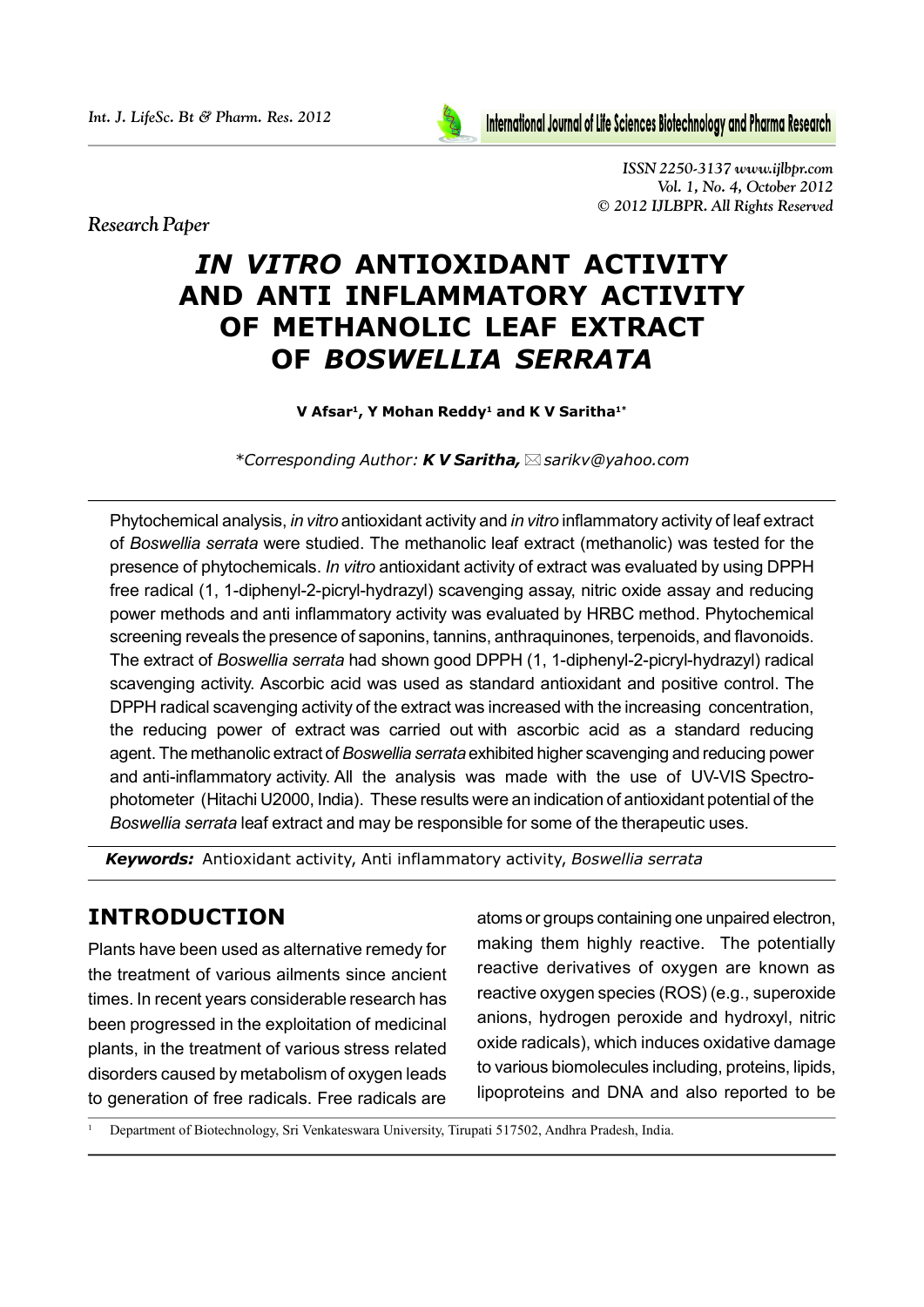involved in the numerous diseases such as diabetes mellitus, cancer, atherosclerosis, arthritis, and neurodegenerative diseases, inflammatory diseases and also in the ageing process (Halliwell and Gutteridge, 1985). In order to protect against free radicals, organisms are endowed with endogenous (catalase, superoxide dismutase, glutathione peroxidase/ reductase) and exogenous (vitamins C and E,  $\alpha$ -carotene, uric acid) defences; yet these defense systems are not sufficient in critical situations (oxidative stress and UV exposure, etc). In recent years, there has been growing interest in alter-native therapies and the therapeutic use of natural products, especially those derived from plants (*Goldfrank et al.*, 1982; Vulto and Smet, 1988; Mentz and Schenkel, 1989). Therapeutic potential of plants is mainly due to the presence of bioactive compounds. Among different bioactive compounds poly phenols are antioxidants responsible for the prevention of chronic diseases and health care (Sati *et al*., 2010). Antioxidants are vital substances because they can protect the body from the damage caused by free radicals. Antioxidants exert their effect by scavenging the free radicals (i.e. reactive oxygen species (ROS) or reactive nitrogen species) universally present in biological systems (Wilson, 1988).

*Boswellia serrata* (*Burseraceae*) also known as "Indian frankincense" is a native of India especially available in Rajasthan, Madhya Pradesh and Andhara Pradesh. Traditionally the plant is reported to have antiulcer activity, which is used for treatment of various ailments such as arthritis. Extracts of *Boswellia serrata* have been clinically studied for osteoarthritis and joint function, particularly for osteoarthritis of the knee (Kimmatkar *et al*., 2003). Positive effects of Boswellia in some chronic inflammatory diseases including rheumatoid arthritis, bronchial asthma, osteoarthritis, ulcerative colitis and Crohn's

disease have been reported (Ammon, 2010). Boswellic acid, an extract from *Boswellia serrata*, has been studied for anti-neoplastic activity, especially in experimental primary and secondary brain tumors, indicating potential efficacy from *in vitro* (Xiufeng *et al*., 2009; Jian and Rui dong, 2009) and limited clinical research (Flavin, 2007). *Boswellia serrata* has potent analgesic and antiinflammatory effects that can reduce the pain and inflammation of joints (Memon, 1971). In view of several drawbacks of synthetic compounds, preparations of plant origin have received increasing attention.

# **MATERIALS AND METHODS**

#### **Collection of Plant Material**

Leaves of *Boswellia serrata* were collected from Tirumala hills, Andhra Pradesh, India. The leaves were shade dried and ground into powder with the aid of blender and stored in air tight bottles at room temperature till use.

#### **Preparation of Extract**

The powder was extracted sequentially with methanol using cold process followed the method of (Boakye-Yiadom, 1979). In the cold percolation, 20 g of the dried leaf powder was weighed out, transferred into a beaker, and 100 ml of solvent was added. The mixture agitated and allowed to extract at laboratory temperature for 48 h. The mixture was then filtered in a flask, using Whatman's No 1 filter paper. The filtrate was evaporated at  $40^{\circ}$ C on a hot plate. The concentrated extracts were then allowed to cool and stored in a sterile bottle for further analysis.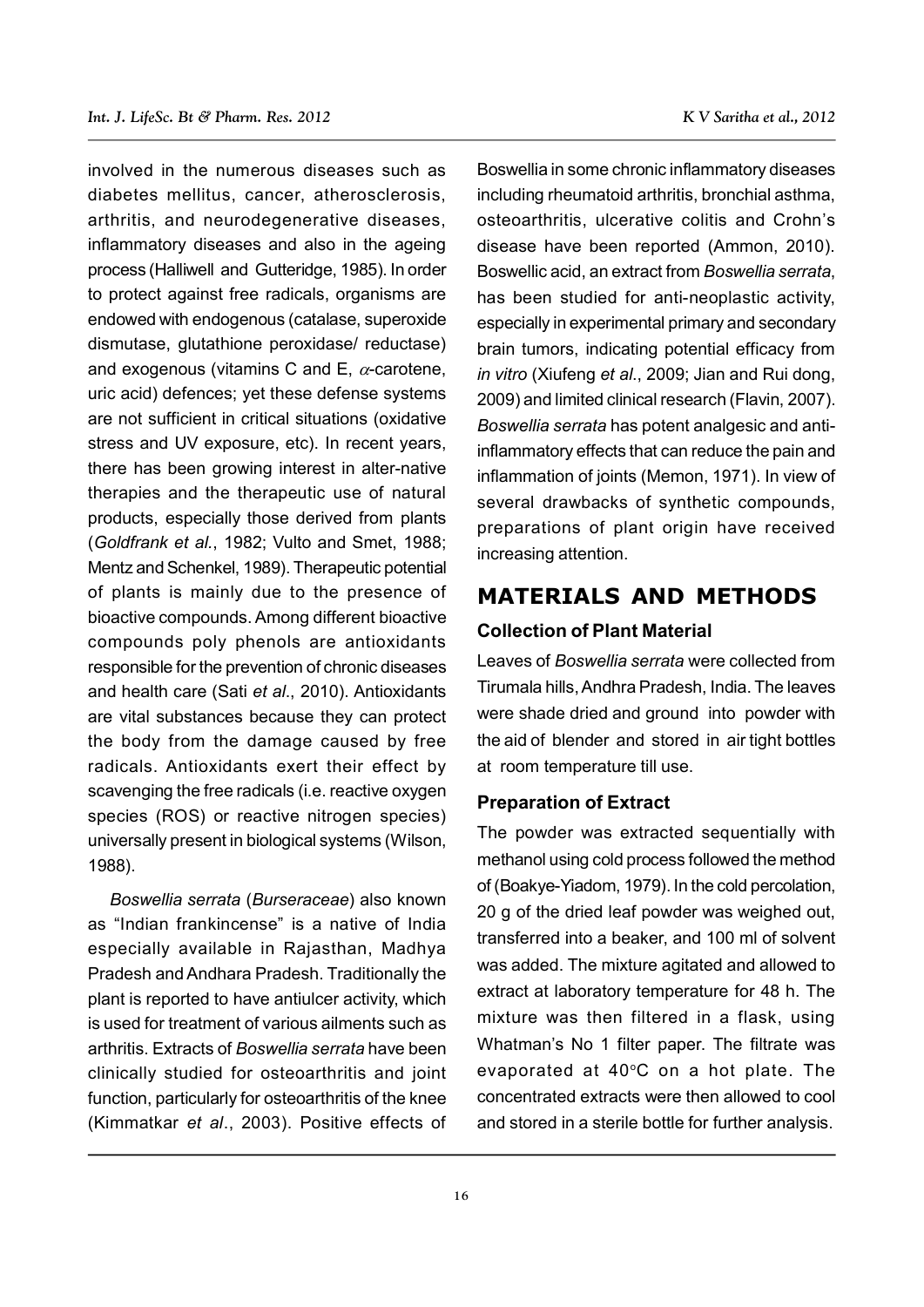#### **Preliminary Phytochemical Analysis**

Phytochemical analysis was performed using the methods described by Harbone (1973) and Trease and Evans (1983) were used to identify alkaloids, saponins, tannins, flavonoids, terpenoids and glycosides.

#### *In Vitro* **Antioxidant Assays**

The antioxidant activity of methanolic leaf extract was determined by different *invitro* methods such as, DPPH free radical scavenging assay, nitric oxide assay and reducing power methods. The extract dissolved in methanol (0.5 mg/ml). All the assays was carried out in triplicate and average value were recorded.

#### **DPPH Free Radical Scavenging Activity**

The effect of extract on DPPH radicals were estimated according to the method of Blois (1958) with minor modifications. 4 ml (0.004% w/v) of DPPH solution was mixed with 1.0 ml of extract (in methanol). The reaction mixture was vortexmixed thoroughly and incubated at room temperature in the dark for 30 min. Reduction in the absorbance of the mixture was measured at 517 nm using ascorbic acid as a control. Scavenging of DPPH radicals by the extract was calculated using the following formula:

% DPPH free radical scavenging =

# (Absorbance of control-Absorbance of test)  $\times$  100 Absorbance of control

where Abs control is the absorbance of DPPH and Abs- test is the absorbance of the DPPH radical + sample extract/standard. The half maximal inhibitory concentration (IC50) values denoted the concentration of sample required to scavenge 50% of DPPH free radicals.

#### **Nitric Oxide Scavenging Assay**

The nitric oxide radical scavenging activity of extract was determined using the method of Sreejayan and Rao (1997) with minor modifications. Sodium nitroprusside in aqueous solution at physiological pH spontaneously generate nitric oxide which interacts with oxygen to produce nitrite ions determined by the Griess reagent. 2 ml of 10 mM sodium nitroprusside dissolved in 0.5 ml phosphate buffer saline (pH 7.4) was mixed with 0.5 ml of extract at various concentrations (25 to125 µg/ml). The mixture was incubated at 25ºC. After 150 min, 0.5 ml of incubation solution was withdrawn and mixed with 0.5 ml of Griess reagent. The mixture was incubated at room temperature for 30 min. The absorbance was measured at 540 nm. Ascorbic acid was used as standard. The amount of nitric oxide radicals scavenged was calculated as described in DPPH assay.

#### **Reducing Power Assay**

The reducing power was determined by the method of Oyaizu (1986). Various concentrations of the extract (25 to 125 µg/ml) in 1.0 ml of deionized water were mixed with phosphate buffer (2.5 ml) and potassium ferricyanide (1%) (2.5 ml). The mixture was incubated at  $50^{\circ}$ C for 20 min. Aliquots of trichloroacetic acid (10%) (2.5 ml) were added to the mixture, which was then centrifuged at 3000 rpm for 10 min. The upper layer of solution (2.5 ml) was mixed with distilled water (2.5 ml) and a freshly prepared ferric chloride solution (0.1%) (0.5 ml). The absorbance was measured at 700 nm. A blank was prepared without adding extract. Ascorbic acid at various concentrations (25 to125 µg/ml) was used as standard. Increased absorbance of the reaction mixture indicates increase in reducing power.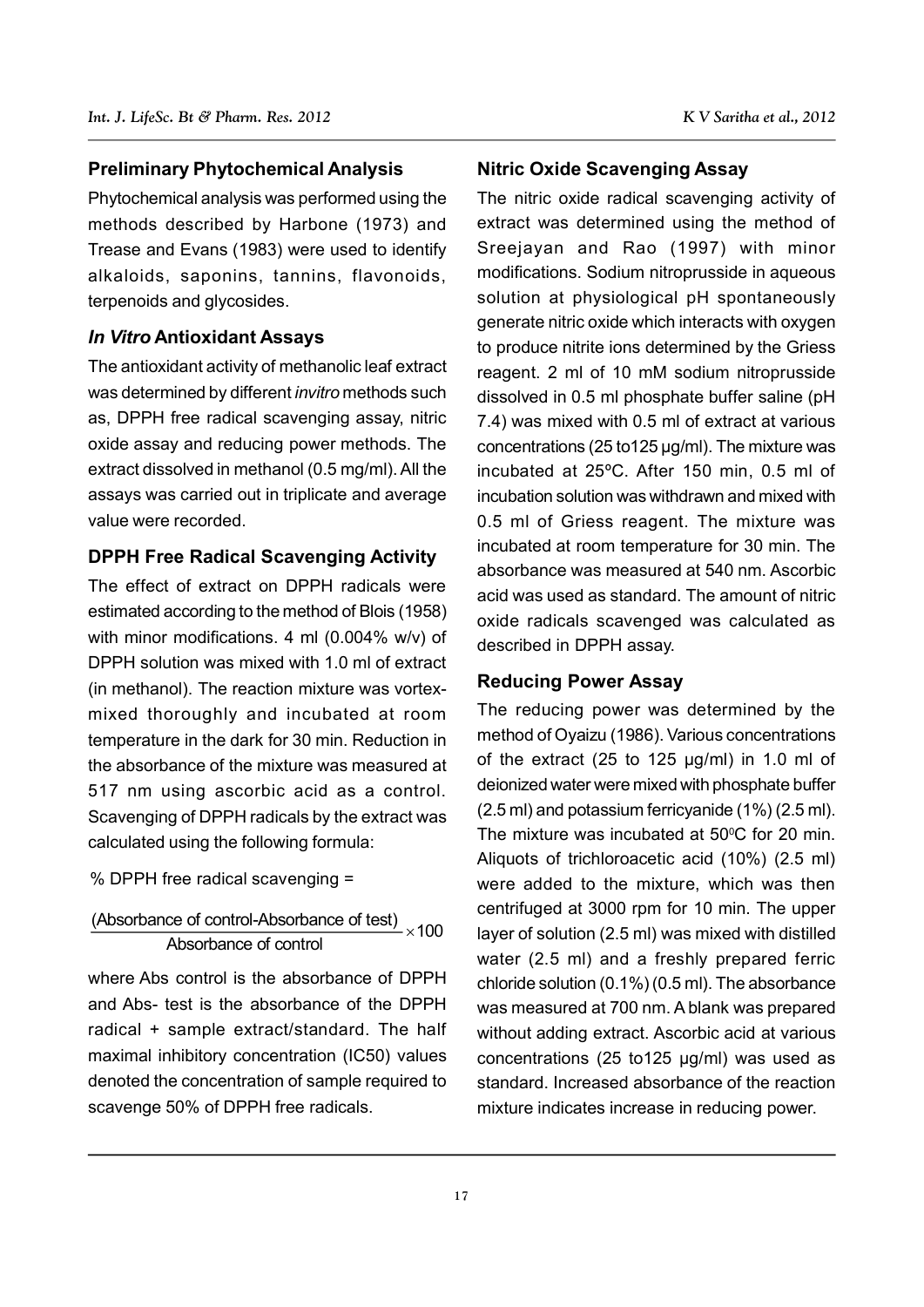#### *In Vitro* **Anti-inflammatory Activity**

Human red blood cell method was used for the estimation of anti-inflammatory activity *in vitro* (Azeem *et al*., 2010). Blood was collected from healthy volunteers and were mixed with equal volume of sterilized Alsevers solution. This blood solution was centrifuged at 3000 rpm and the packed cells were separated. The packed cells were washed with isosaline solution and a 10% v/v suspension was made with isosaline. This HRBC suspension was used for the estimation of anti-inflammatory property. Different concentrations of extract, reference sample and control were separately mixed with 1ml of phosphate buffer, 2 ml of hyposaline and 0.5 ml of HRBC suspension. All the assay mixtures were incubated at 37°C for 30 minutes and centrifuged at 3000 rpm. The supernatant liquid was decanted and the hemoglobin content was estimated by spectrophotometer at 560 nm. The percentage of hemolysis was estimated by assuming the hemolysis produced in the control as 100%.

Percentage Protection = 100 – (OD sample/OD

| S.No. | Phyto Constituents     | Methanolic leaf extract |
|-------|------------------------|-------------------------|
| 1.    | Alkaloids              | $+$                     |
| 2.    | Terpenes and steroides | $+$                     |
| 3.    | Tannins                | $^{+}$                  |
| 4.    | Saponins               | $^{+}$                  |
| 5.    | Flavonoids             | $^{+}$                  |
| 6.    | Carbohydrates          | $^{+}$                  |
| 7.    | Glycosides             | $+$                     |

Control) x 100

# **RESULTS AND DISCUSSION**

#### **Preliminary Phytochemical Screening**

Phytochemical screening reveals that methanolic extract showed the presence of Alkaloids, Terpenoids, Saponins and Flavonoids (Table 1).

#### **DPPH Free Radical Scavenging Activity**

The scavenging activity of methanolic extract of *Boswellia serrata* and ascorbic acid on the DPPH radical was illustrated in Figure 1. Methanolic extract has significant scavenging effect on DPPH, it was increased with the increasing concentration from 25-125 µg/ml but the scavenging activity of the extract was lower than that of standard. Figure 1 represents the percentage of inhibition of ascorbic acid and methanolic extract of leaves of *Boswellia serrata.* IC 50 values are of ascorbic acid and methanolic leaf extract were found to be 26.02 µg/ml and 54.06 µg/ml respectively. Basically, a higher DPPH radical-scavenging activity was associated with a lower IC50value. DPPH radical is a commonly used substrate for fast evaluation of antioxidant activity because of its stability in the radical form and simplicity of the assay (Bozin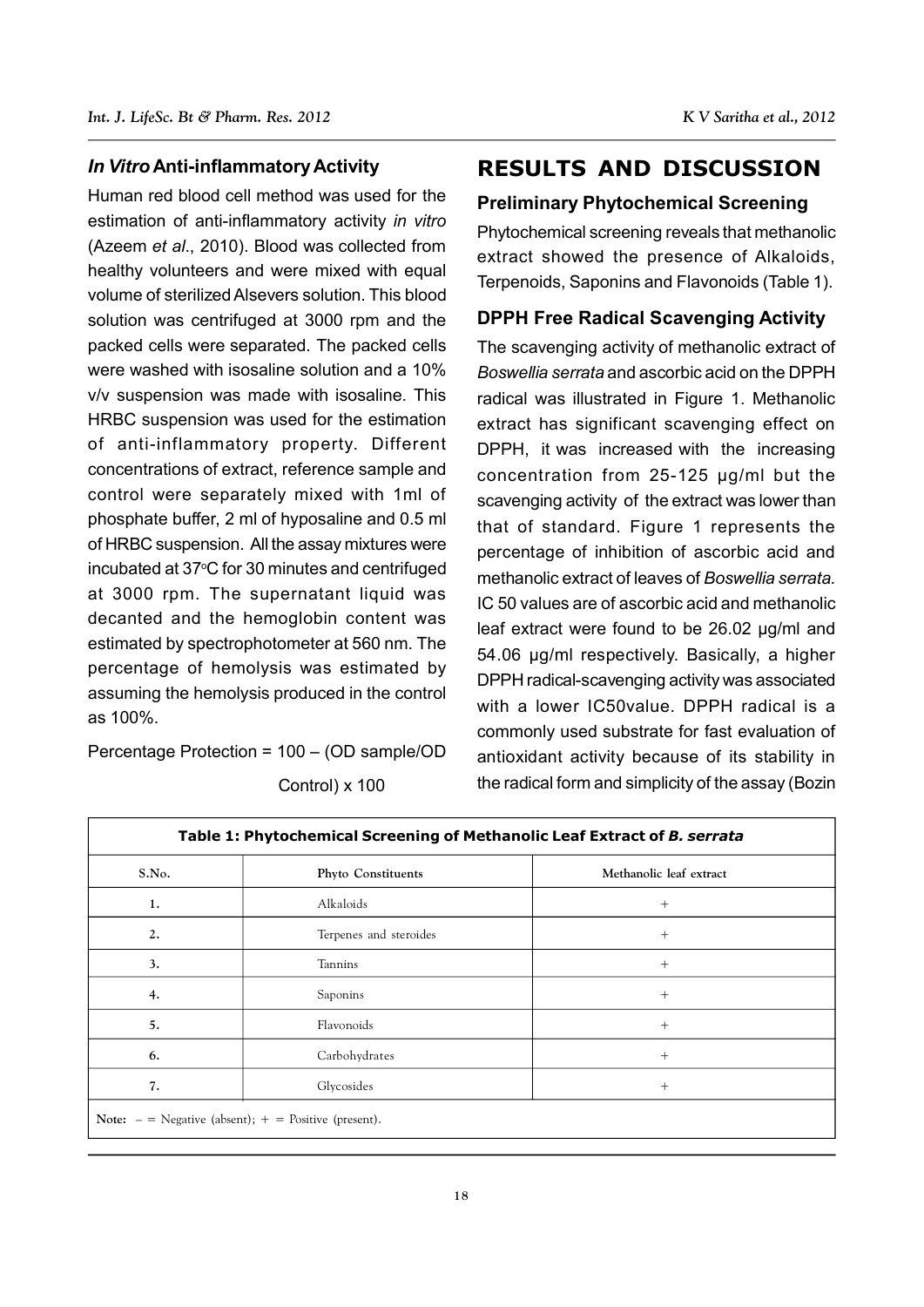

*et al*., 2008). This assay was known to give reliable information concerning the antioxidant ability of the tested compounds (Huang and Prio, 2005).

#### **Nitric Oxide Scavenging Activity**

Methanolic extract of *Boswellia serrata* exhibited good nitric oxide scavenging activity. Aqueous extract of both the plants inhibited nitrite formation in concentration dependent manner. This may be due to the presence of antioxidant principles in the extract, which complete with oxygen to react with nitric oxide. The results were expressed as percentage (%) inhibition exhibited by the test substances and the standard (Figure 2) IC50 value was calculated in each case. It was observed that, the percentage inhibition was increased with the increase in concentration of the extract. IC50 value for scavenging of Nitric oxide by the methanolic extract of *B.serrata* was found to be 62.12 µg/ml. While for ascorbic acid it was found to be 47.10 µg/ml.

#### **Reducing Power Assay**

The reducing capacity of compounds could serve as indicator of potential antioxidant property (Meir *et al*., 1995). Reducing power was to measure the reductive ability of antioxidant, and it was evaluated by the transformation of Fe (III) to Fe (II) in the presence of the sample extracts (Gulcin *et al*., 2003). Methanolic extract of *Boswellia serrata* exhibited good reducing power was summarized in (Figure 3). High absorbance indicates high reducing power. Reducing power of the methanolic extract was dose dependent. These results corroborate with the findings of Gülçin *et al.* (2003) and Noriham *et al*. (2004), who demonstrated antioxidative activity on *Pimpinella anisum* seed extracts and four types of Malaysian plants. The EC 50 values were found to be 121.0 µg/ml and 95.0 µg/ml of ascorbic acid and methanolic leaf extract of *B. serrata*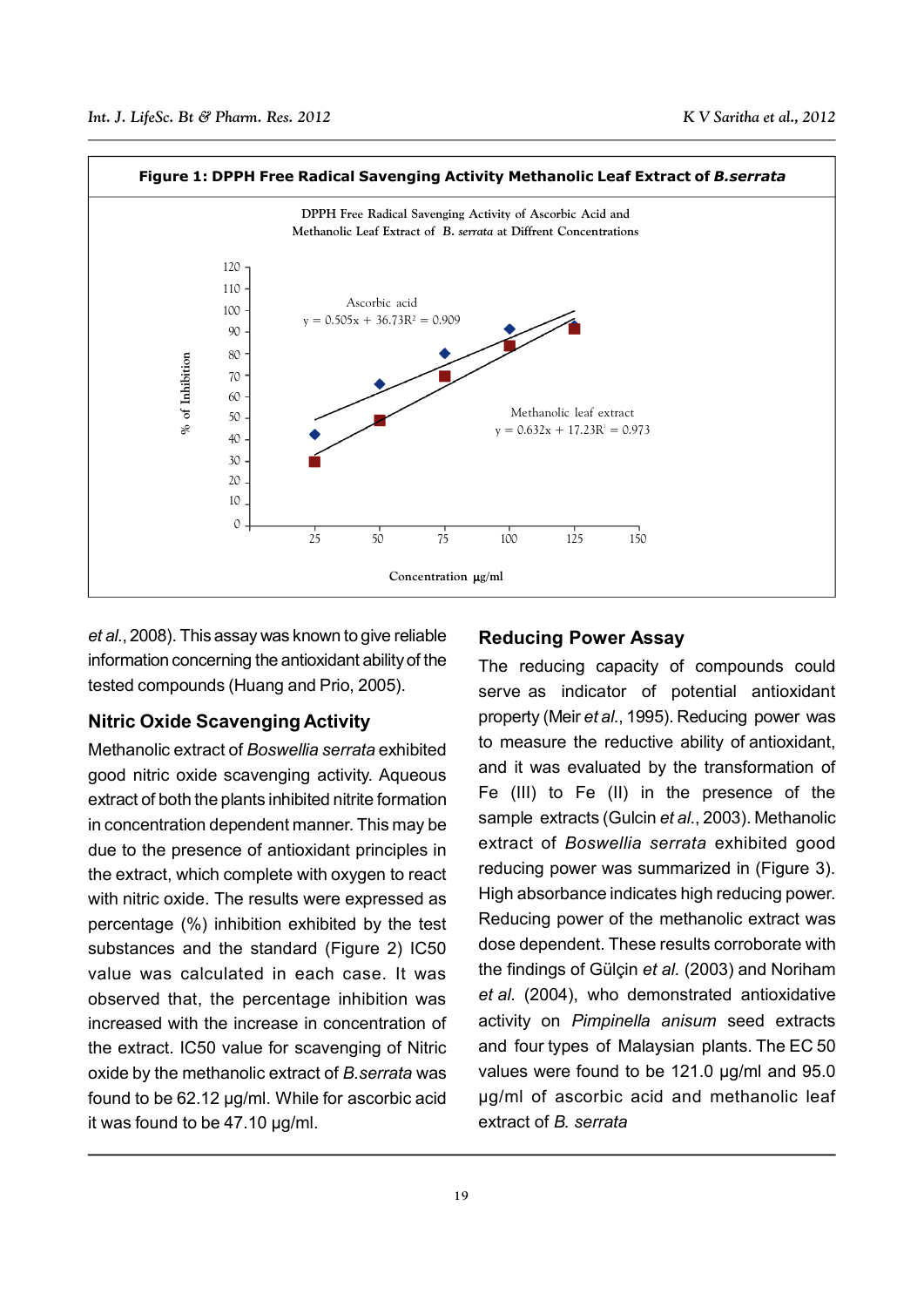



#### *In Vitro* **Anti-Inflammatory Activity**

*B.serrata* extracts at different concentrations (50, 100, 250, 500, 1000, 2000 µg/ml) showed significant stabilization towards HRBC membranes. The percentage protection of methanolic extract was higher at 2000 µg/ml. (Figure 4). The anti-inflammatory effect of this extract may be due to the presence of flavonoids and saponins. Flavonoids and steroids show remarkable anti-inflammatory activity by inhibiting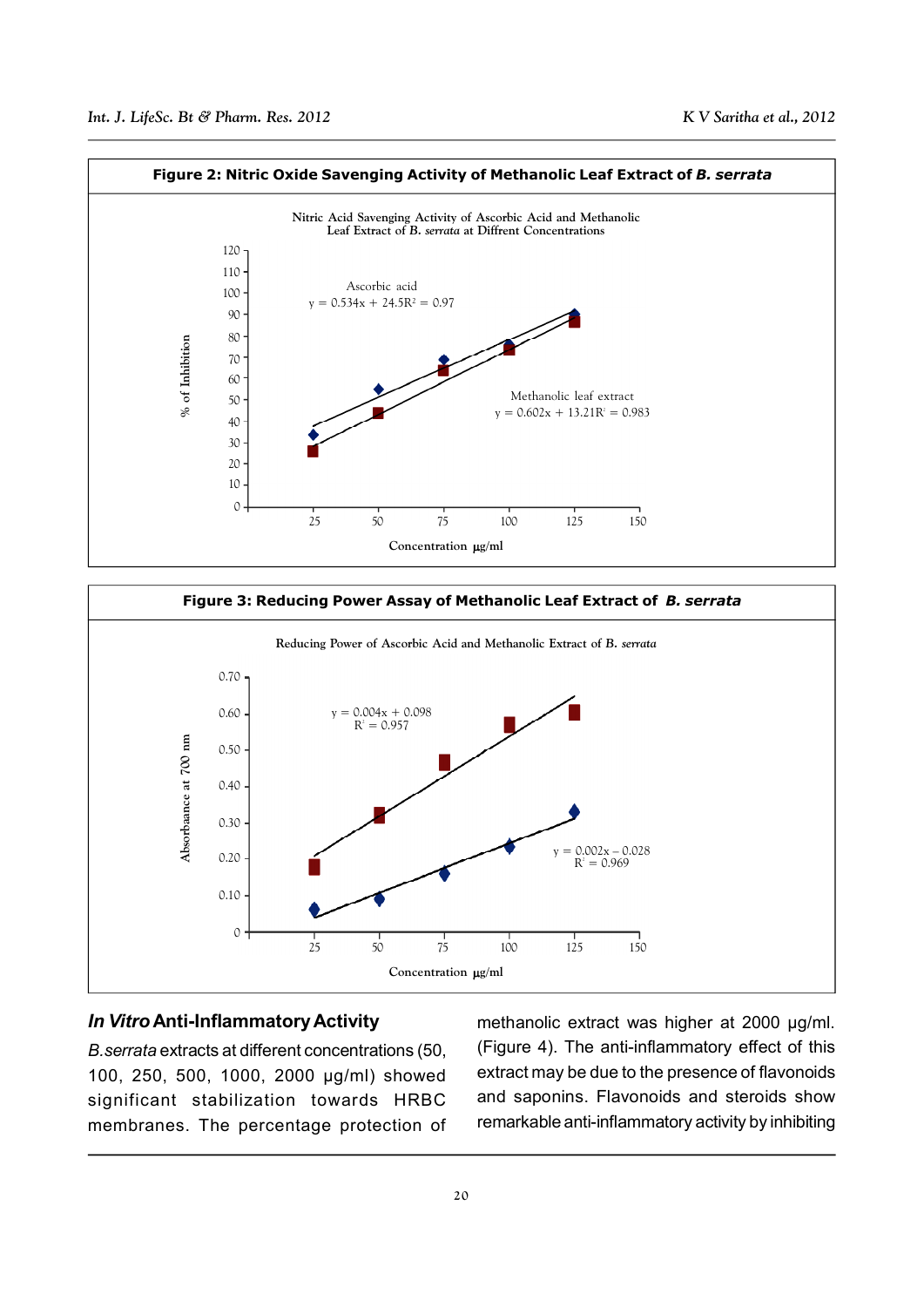

the cox and lox systems [Robet *et al*., 2001; Tapas *et al*., 2008). The correlation between presence of flavonoids and their membrane stabilizing ability was also observed (Sankari *et al*., 2009).

# **CONCLUSION**

This study reveals that, the methanol fraction prepared from *B. serrata* leaves contains high amounts of total phenolics and total flavonoids and it exhibited strong reducing power and antioxidant activity and antiinflamatory activity. Thus, methanol seems to be most promising solvent for extraction and isolation of natural antioxidative compounds form *B. serrata* leaves. Further studies in isolation of individual phenolic compounds particularly flavonoids in this fraction and its effect on antioxidant in animal models are needed to evaluate their potential benefits.

# **REFERENCES**

1. Ammon H P (2010), "Modulation of the Immune System by Boswellia Serrata Extracts and Boswellic Acids" *Phytomedicine*, Vol. 17, No. 11, pp. 862-867.

- 2. Azeem A K, Dilip C, Prasanth S S, Junise V and Hanan Shahima (2010), "Anti-Inflammatory Activity of the Glandular Extracts of Thunnus Alalunga", *Asia Pac. J. for Med*., Vol. 3, No. 10, pp. 412-420.
- 3. Blois M S (1958), "Antioxidant Determination by the Use of Stable Free Radical", *Nature*, Vol. 26, pp. 1199-1200.
- 4. Boakye-Yiadom I K (1979), "Antimicrobial Activity of Two Flavonone Isolates from the Cameroonian Plant Enythiana Sigmoides", *Planta Medicia*., Vol. 54, No. 2, pp. 126-212.
- 5. Bozin B, Mimica-Dukic N, Samojlik I, Goran A and Igic R (2008), "Phenolics as Antioxidants in Garlic (*Allium sativum* L., Alliaceae)", *Food Chem*., Vol. 111, pp. 925- 929.
- 6. Flavin D F (2007), "A Lipoxygenase Inhibitor in Breast Cancer Brain Metastases", *J. Neurooncol*., Vol. 82, pp. 91-93.
- *7.* Goldfrank L, Lewin N, Flomenbaum N and Howland M A (*1982)*, "The Pernicious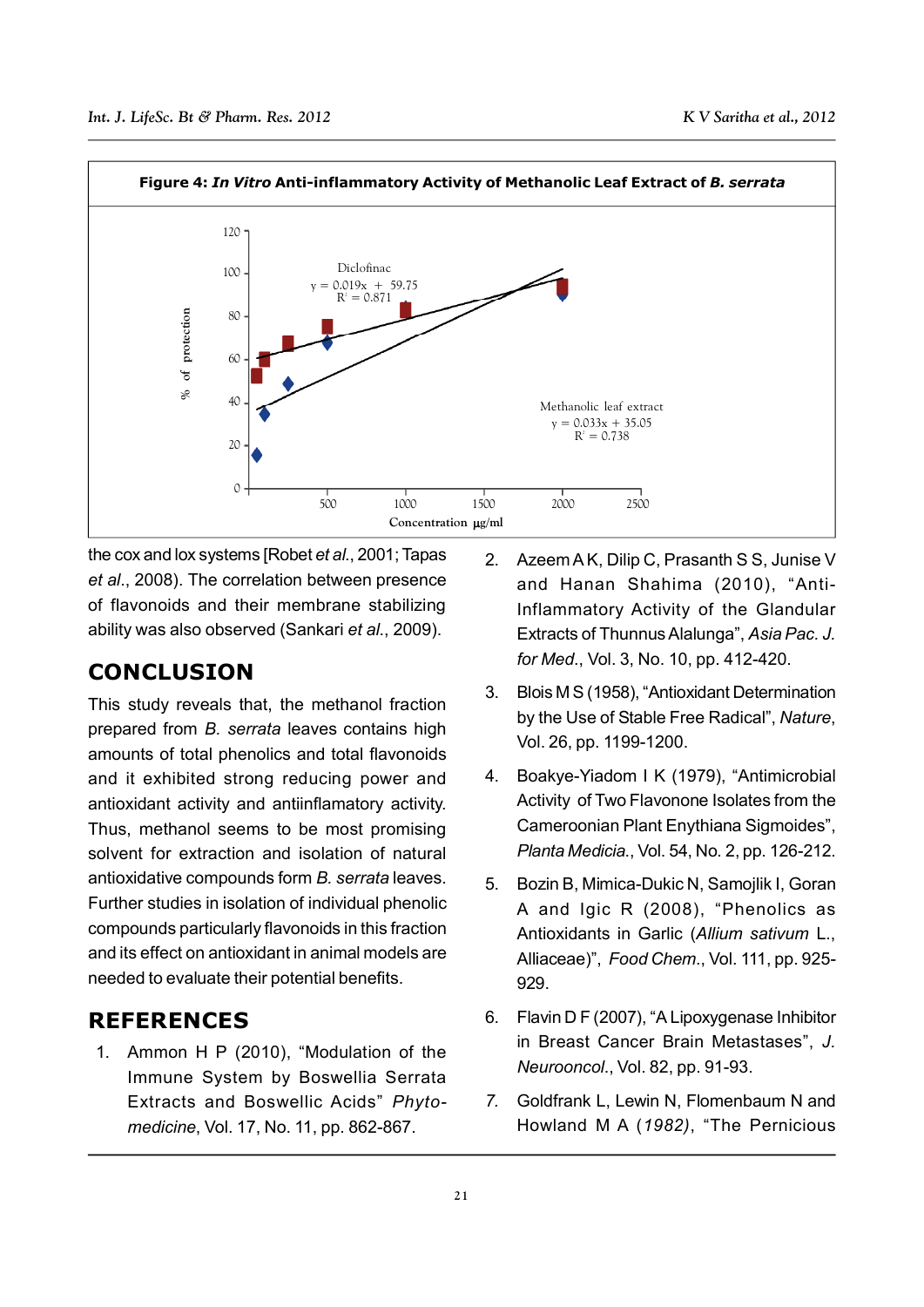Panacea: Herbal Medi-cine", *Hospital physician,* 10, pp. 64–86.

- 8. Gulcin I, Oktay M, Kirecci E and Kufreviolu I (2003), "Screening of Antioxidant and Antimicrobial Activities of Anise (*Pimpella anisum* L.) Seed Extracts", *Food. Chem.*, Vol. 83, pp. 371-382.
- 9. Halliwell B and Gutteridge JMC (1985), "The Chemistry of Oxygen Radicals and Other Oxygen-Drived Species", in *Free Radicals in Biology and Medicine*, Oxford University Press, pp. 20-64, New York.
- 10. Harborne J B (1973), *Phytochemical Methods: A Guide to Modern Technique of Plant Analysis*, Cambridge University Press, Cambridge, UK.
- 11. Huang D, Ou B and Prio R L (2005) "The Chemistry Behind Antioxidant Capacity Assays", *J. Agric. Food Chem*., Vol. 53, No. 184, pp. 1-1856.
- 12. Jian-Jun L and Rui-Dong D (2009), "LY294002 Enhances Boswellic Acid-Induced Apoptosis in Colon Cancer Cells", *Anticancer Research*, Vol. 29, pp. 2987- 2992.
- 13. Kimmatkar N, Thawani V, Hingorani L and Khiyani R (2003), "Efficacy and Tolerability of Boswellia Serrata Extract in Treatment of Osteoarthritis of Knee-a Randomized Double Blind Placebo Controlled Trial", *Phytomedicine*, Vol. 10, No. 1, pp. 3-7.
- 14. Meir S, Kanner J, Akiri B and Hada S P (1995), " Determination and involvement of Aqueous Reducing Compounds in Oxidative Defense System of Various Senescing Leaves", *J. Agric. Food Chem*.,

Vol. 43, pp. 1813-1819.

- 15. Memon M K(1971), "For Analgesic and Psychopharmacological Effects of Gum Resin of *Boswalia Serrata*", *Planta Med*., Vol. 19, No. 4, pp. 333-334.
- 16. Mentz LA and Schenkel EP (1989), "*A coereˆ ncia e a confiabilidade das indicac¸o˜es*  $t$ erapêuticas", Caderno de Farmácia, Vol. 5 Nos. 1/2, pp. 93-119.
- 17. Noriham A, Babji AS and Aminah A (2004), "Determination of Antioxidative Activities of Selected Malaysian Plant Extracts", *ASEAN Food. J.*, Vol. 13, pp. 193-199.
- 18. Oyaizu M (1986), "Studies on Product of Browning Reaction Prepared From Glucose Amine", *Jap. J. Nutr*., Vol. 44, pp. 307-315.
- 19. Robert J, Nijveldt, Elsvan Nood, Danny EC and van Hoorn (200), "Flavonoids: A Review of Probable Mechanisms of Action and Potential Applications", *Am. J. Clin. Nut*., Vol. 74, pp. 418-425.
- 20. Sankari G, Mounnissamy VM, and Balu V (2009), "Evaluation of Anti-inflammatory and Membrane Stabilizing Properties of Ethanolic Extracts of Diptheracanthus prostates (Acanthaceae)", *Amala Research Bulletin*, Vol. 29, pp. 88-89.
- 21. Sati S C, Sati N, Rawat U and Sati O P, (2010), "Medicinal Plants as a Source of Antioxidants", *Res. J. Phytochem*., Vol. 4, pp. 213-224.
- 22. Sreejayan N and Rao M N A (1997), "Nitric Oxide Scavenging by Curcuminoids", *J. Pharm. Pharmacol*., Vol. 49, pp. 105-107.
- 23. Tapas A R, Sakarkar D M and Kakde R B (2008), "Flavonoids as Nutraceuticals",